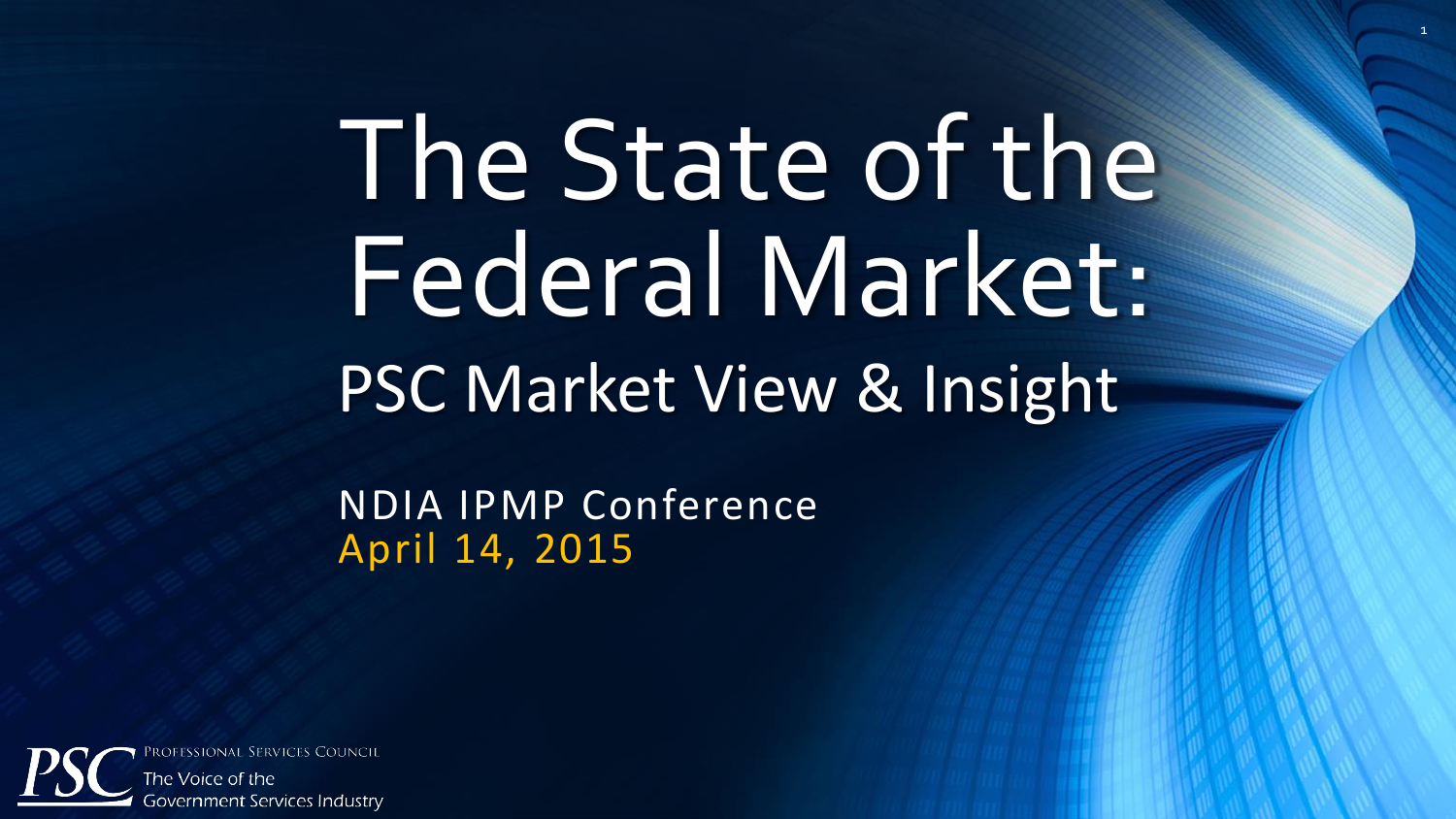## The Budget Control Act



ROFESSIONAL SERVICES COUNCIL The Voice of the **Government Services Industry**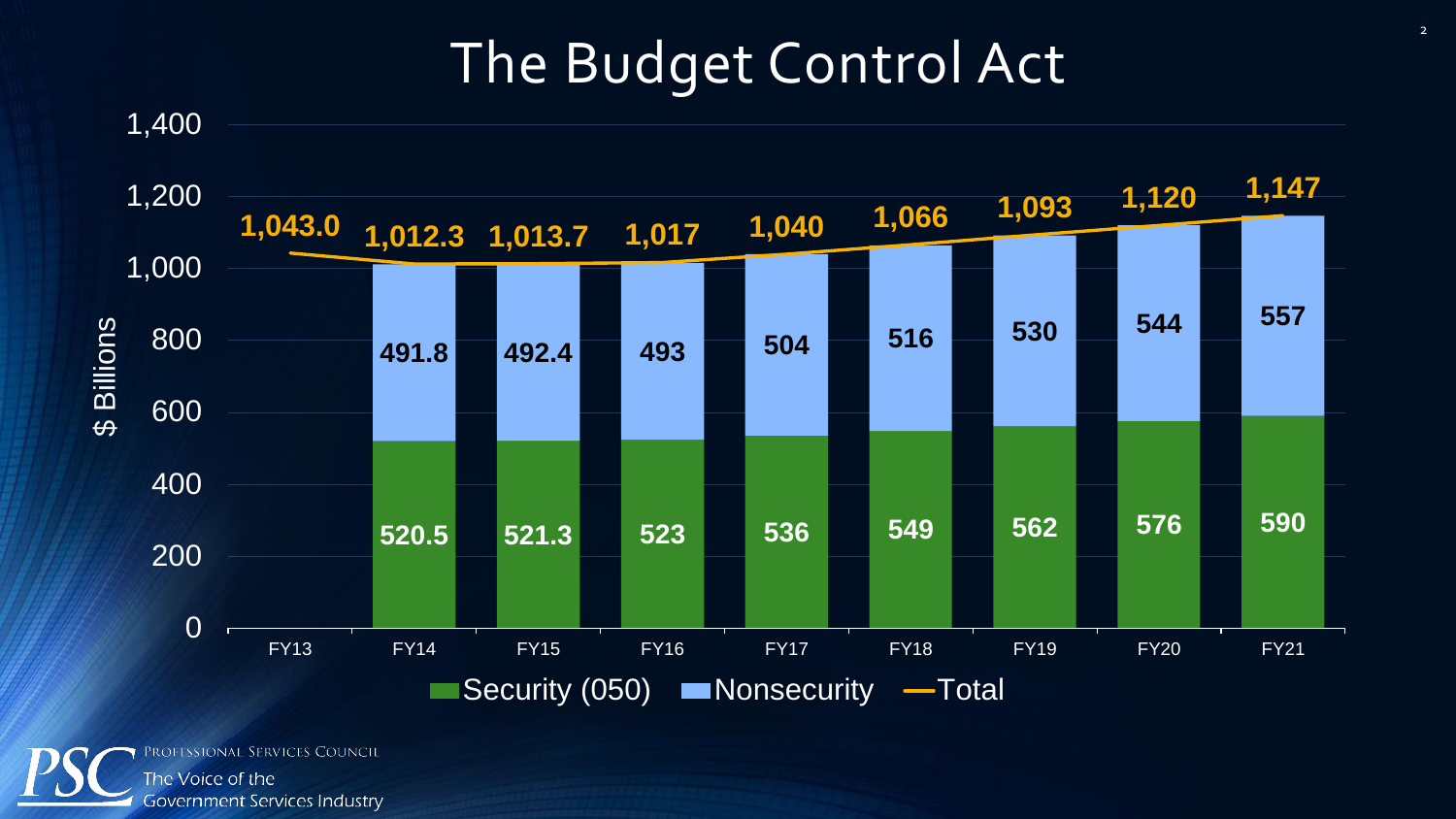### At DoD, Growing Budget Pressures

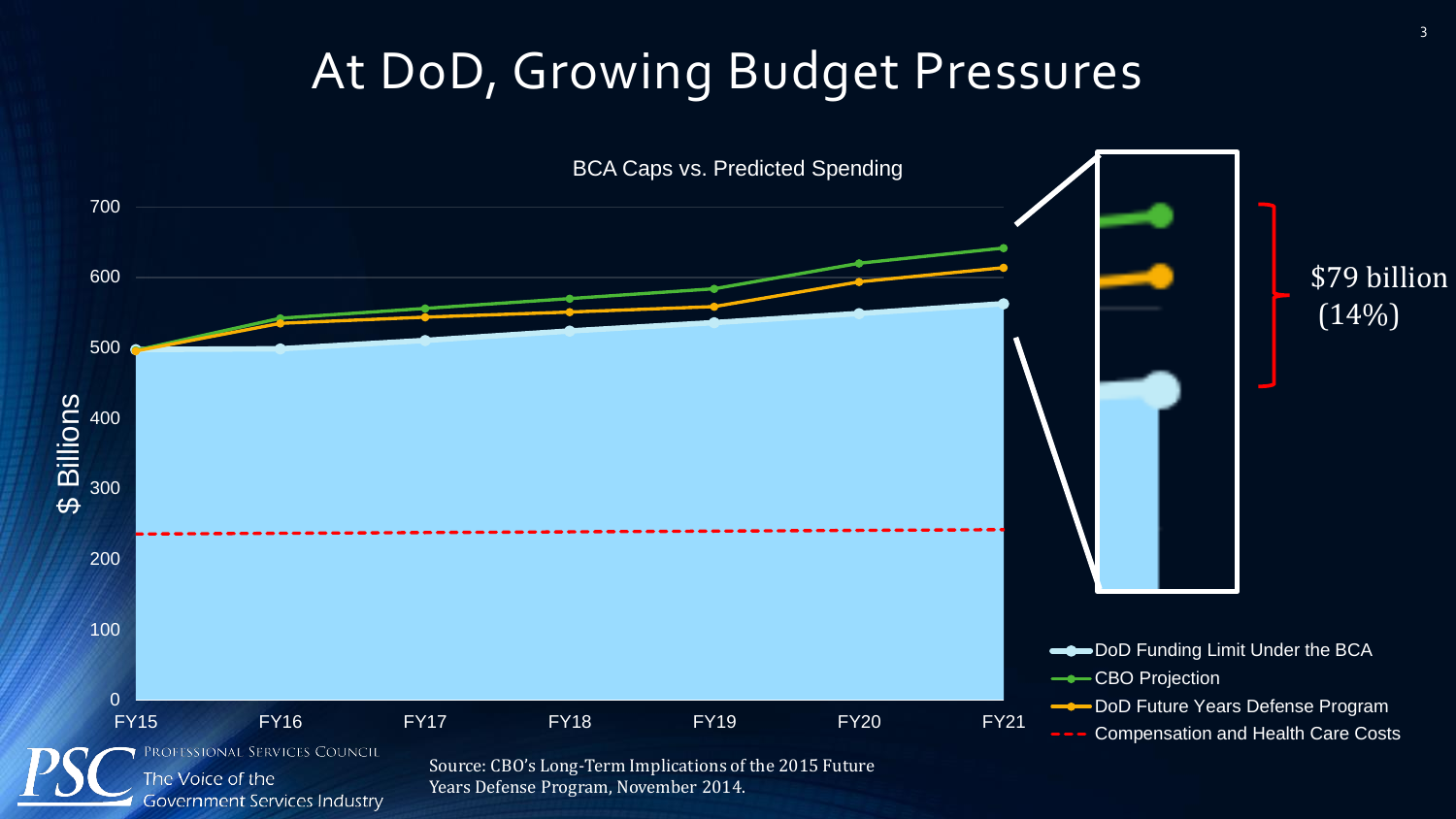# The Continuing Budget Debate

Security (050)

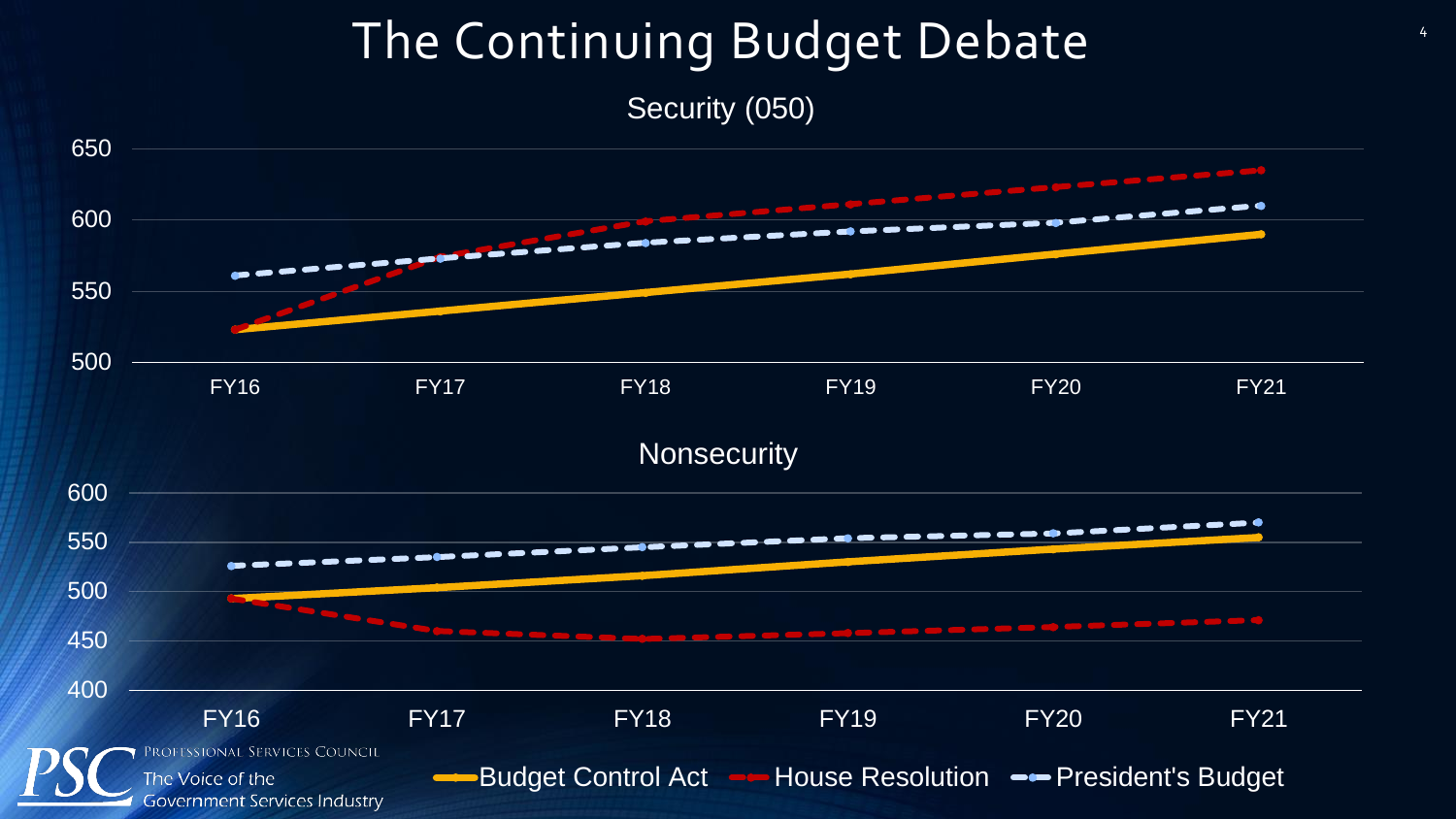# Bending the Curve (continued)

Total A-Z Services Contract Spend, FY04-FY14

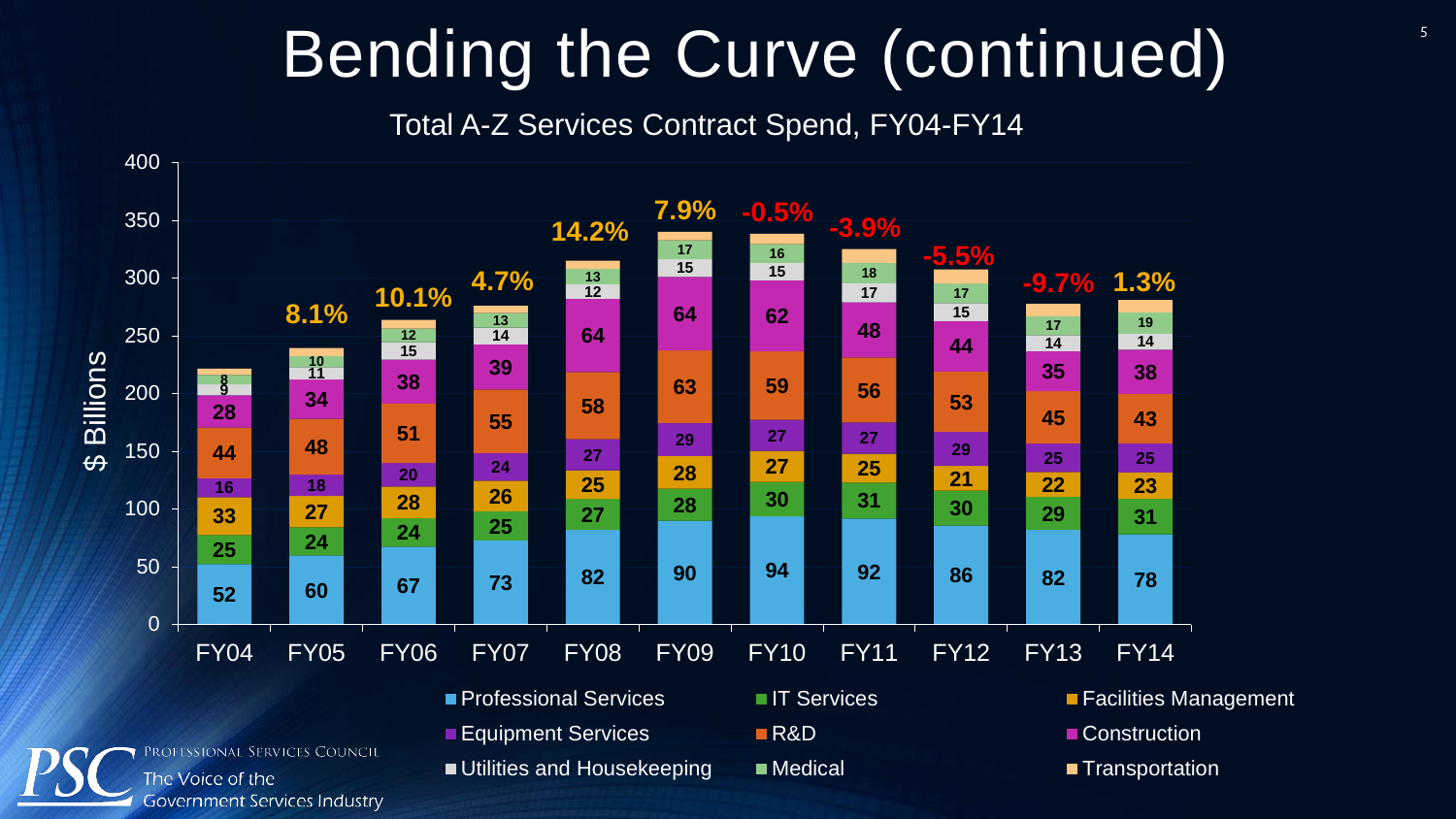#### Services Contract Spend in Civilian Agencies



**Government Services Industry** 

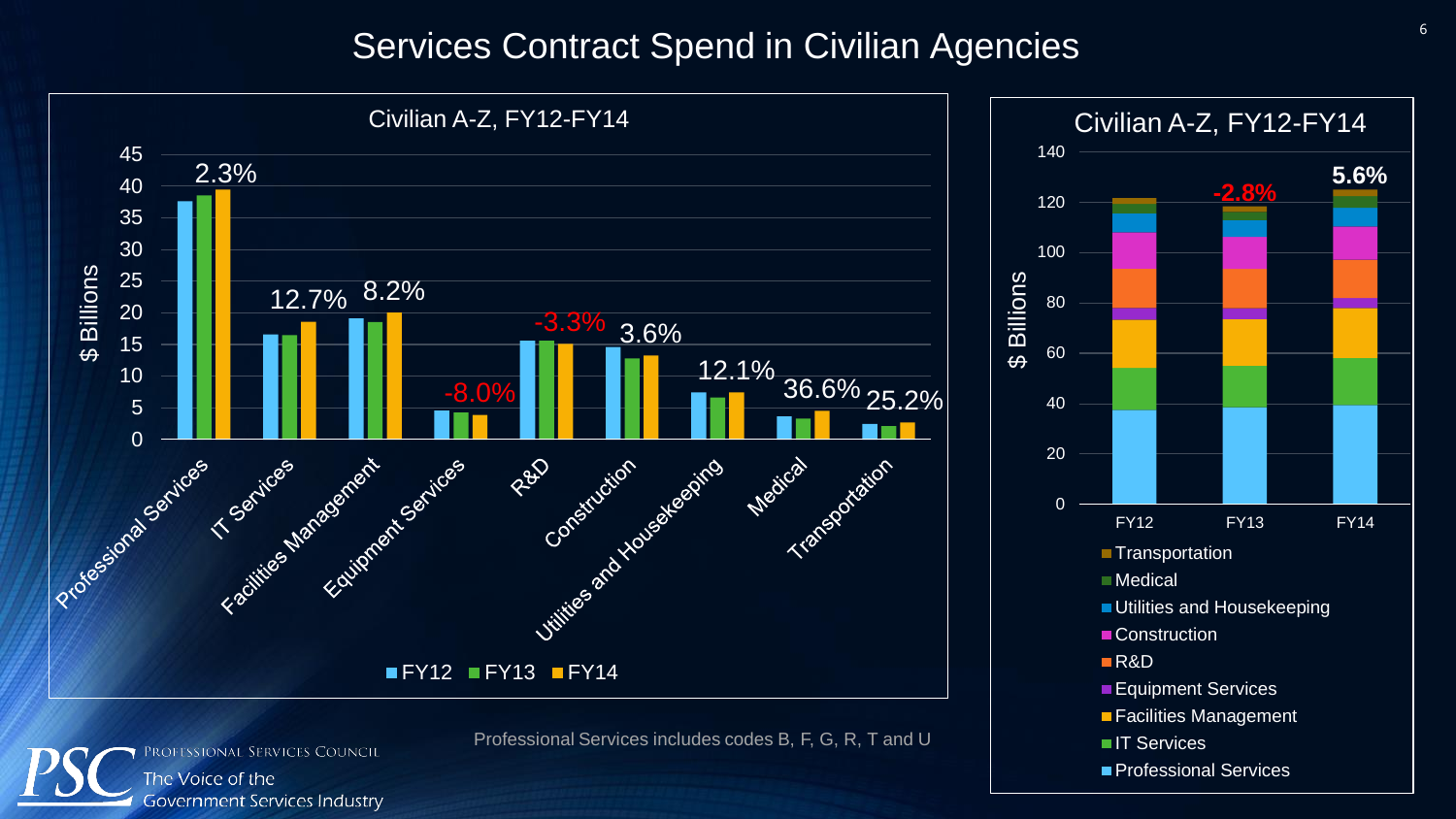#### Services Contract Spend at DoD

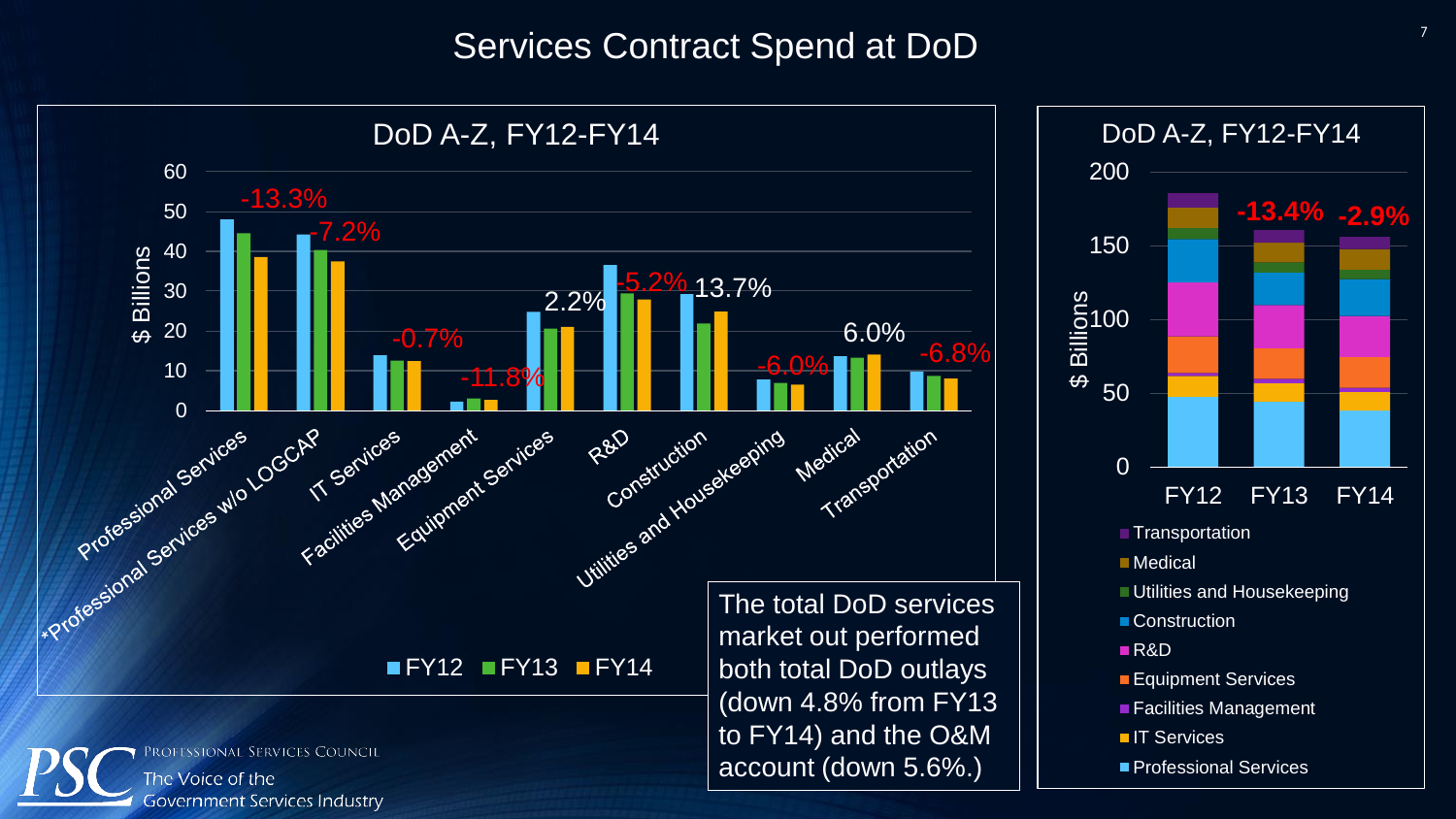#### What are the takeaways?

- This market responds to certainty of timing more than the amount of funding
- Uncertainty is high at DoD because the BCA creates a ceiling it cannot break
- Conversely, the BCA creates a measure of certainty in civilian agencies; as civilian budgets cannot be cut in order to increase the defense budget, civilian agencies have a clearer vision into the future.

But the BCA is just a law, and laws can be changed. The fate of the BCA in the outyears is far from certain

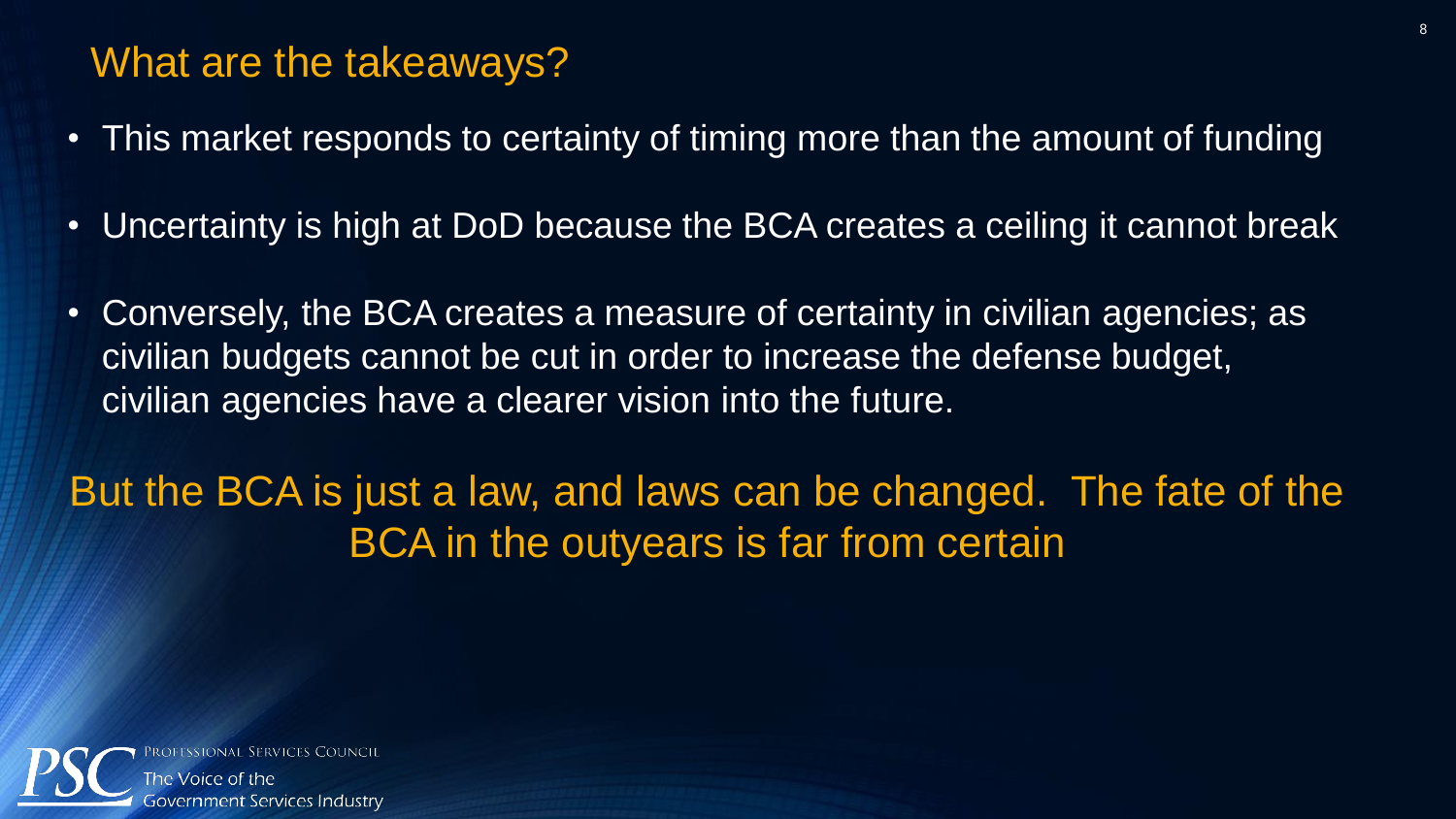#### Other looming concerns

- The current CO workforce is heavily young and inexperienced, and new COs are still being trained in the old system and processes
- The government's technology workforce is aging: is it out of touch?
- PSC's 2014 Acquisition Policy Survey highlights worrying trends:
	- While technical/program workforces prioritize innovation, acquisition leadership ranks innovation as the 5th out of 6 priorities
	- Two-thirds of acquisition leadership do not see LPTA as a problem. Yet many doubt their organization's ability to correctly define requirements.